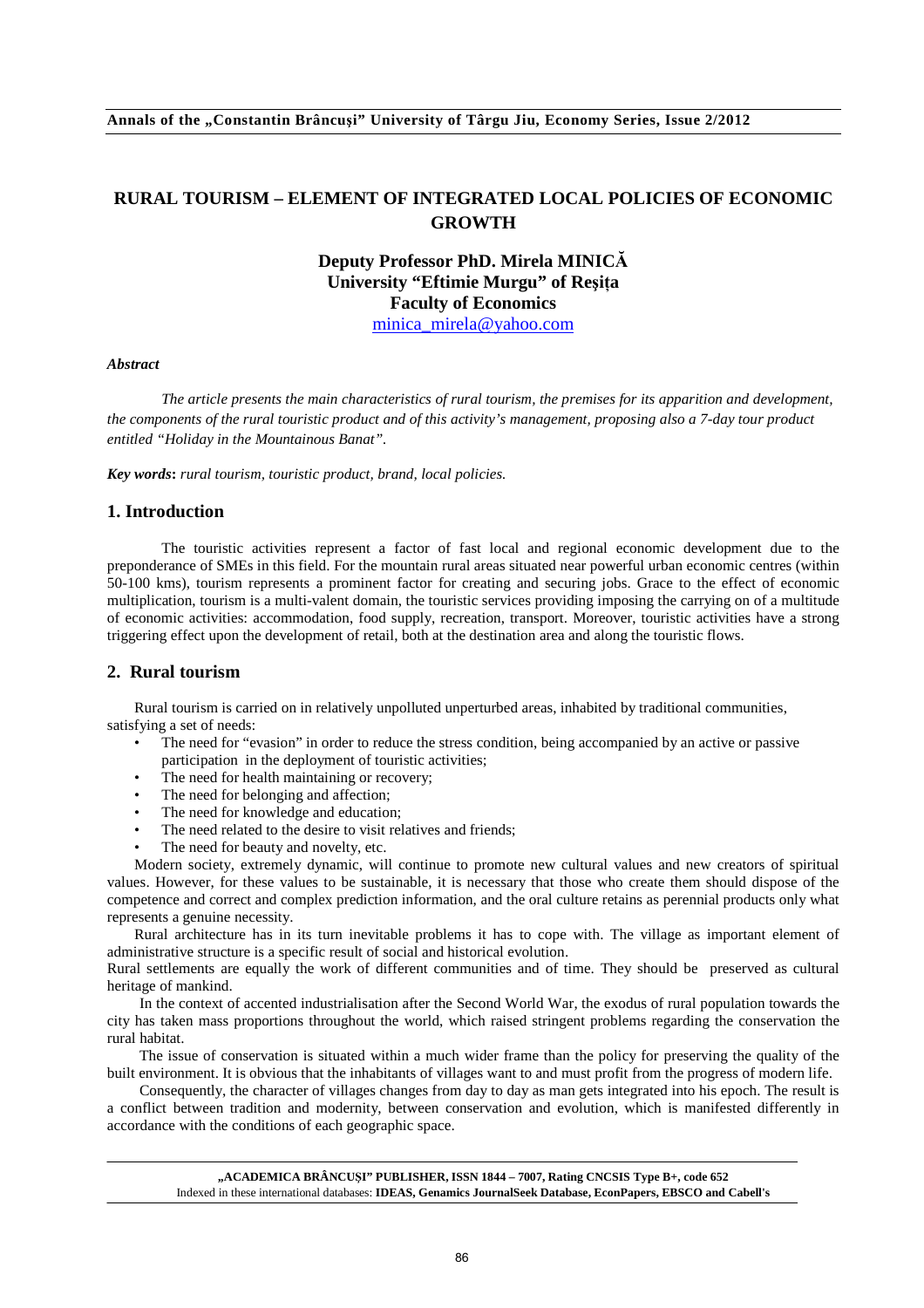Reduced budget Health care New experiences Reduction of weekly Improvement of living working days  $\overline{\text{conditions}}$  Senior citizens Increase of holiday duration Young population Privately own business RROGRES TEHNIC INCREASE INCREASE OF Development of INDIVIDUAL OF SPARE alternative home TIME INCOME labour URBAN AGGLOMERATION INCREASE OF AWARENESS AND EDUCATION LEVEL Performing more Supply of new paid activities labour conditions Reform of the Multimedia education system explosion

Schematically, the fundamental elements constituting the premises for the apparition and development of rural tourism appear as follows: (figure 1):

Figure 1 – Fundamental elements constituting the premises for the apparition and development of rural tourism

The combination of fundamental elements determine the apparition of other components which favour the development of sustainable rural tourism, as follows:

The market segment made of the senior citizens express their demand for practising rural tourism in view of recovering their health, visiting a natural picturesque relaxing environment, which may also offer new experiences, as they have a reduced budget;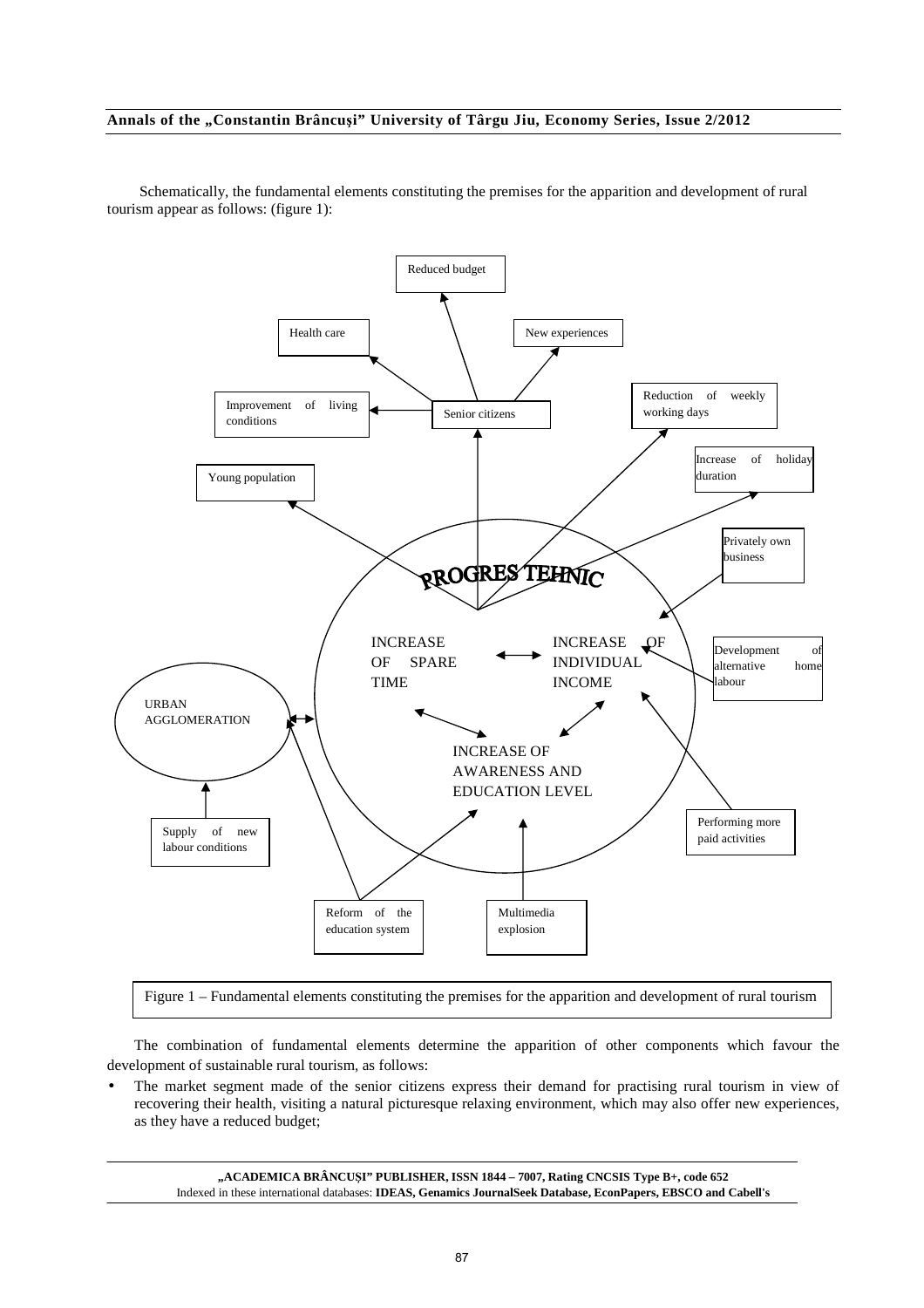- As main starting point, the technical-informational progress triggers on the one hand the enhancement of the equipment specific to rural tourism which grants the tourist extra comfort and safety, and on the other hand ensures the development and modernisation of transport and telecommunications, improving the situation of the general infrastructure;
- The creation of the conditions for improving farming activities would determine a larger-scale practising of agrotourism, as integrating part of rural tourism;
- The process of enhanced use of touristic resources, especially those constituting unique features that may be amplified by promotion, which in it turn should be perfected.

The rural touristic supply is in fact identified with the rural touristic product, which is more and more demanded on the touristic market at present.

The components of these products include traditional elements specific to the rural space included in the local touristic circuit, so that the particular features might be shaped based on the local touristic patrimony, the labour force resources and the services involved in the carrying on of touristic activity, in the context of ensuring the principles of sustainable development.



The traditional Romanian hospitality, specific feature of the Romanian peasant, becomes an offer of rural tourism, within the conditions of its channelling along the direction of the actions taken for preparing the peasant household in order to reach the stage where it can be the bearer of commercial offer.

It should allow the services providing both for gaining an income, part of which being reinvested for its development, as well as for the increase of the level of the services provided.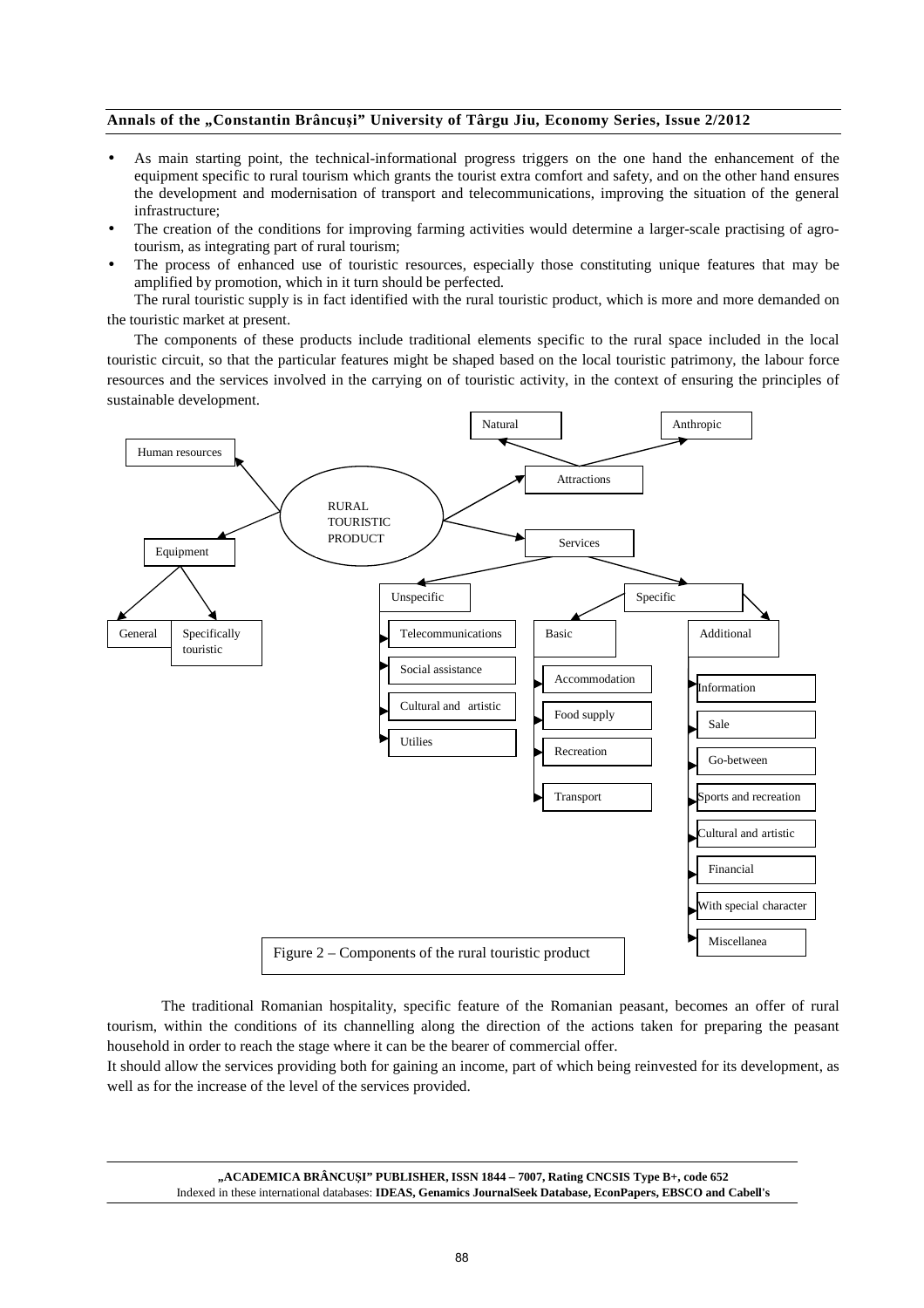Each household owner should be assisted and helped to obtained the attestation of his household in order to become able to provide touristic services, conferring him the right to be introduced into the database and implicitly into the rural tourism network, making thus the household known.

We must create the structure and managerial technique able to supervise the preparation of the household's commercial offer. We need to ensure the connections between the rural tourism supply and tourists – consumers of the rural tourism programmes.

The activities aimed at the detailed preparation of the rural products' offers at all levels, of preparing the households and economic agents may be put into practice only by means of a functional management, both local and global.

One needs to decide and approve, first of all, the way of identifying the potential of rural tourism in all its aspects, as it has to reunite and harmoniously combine the natural, material and spiritual factors, both from the host's and the tourist's point of view. In order to harmonise these resources it is necessary, in the beginning, to test and identify the person who has a minimum of necessary qualities and knowledge and who will be implicitly trained, becoming the factor that should act in view of training and preparing the potential of local rural tourism.

The evolution of the rural tourism potential is made by "attesting" the area from the viewpoint of the existence of a minimum infrastructure, a built frame harmoniously integrated in the nature, the possibility of identifying and creating programmes of rest and recreation meant to activate traditions and trades which will constitute elements of attraction for tourists.

The interlacing of local and global management is presented in detail through their components, as a management of rural tourism, in diagram 3:



The local agent, trained and attested, has thus proceeded to the deployment of activities also within agencies or organisations with the purpose of connecting the area to the national and international network. management of the state of the state of the state of the state of the state of the state of the state of the s

In order to facilitate the entering into correspondence with internal and external partners, at all levels, on the horizontal and the vertical, it is necessary to adopt certain standards as regards the assessment criteria, the manner of realising advertising, publicity and the visual elements used etc.

### **3. Proposing the touristic product « Holiday in the Mountainous Banat »**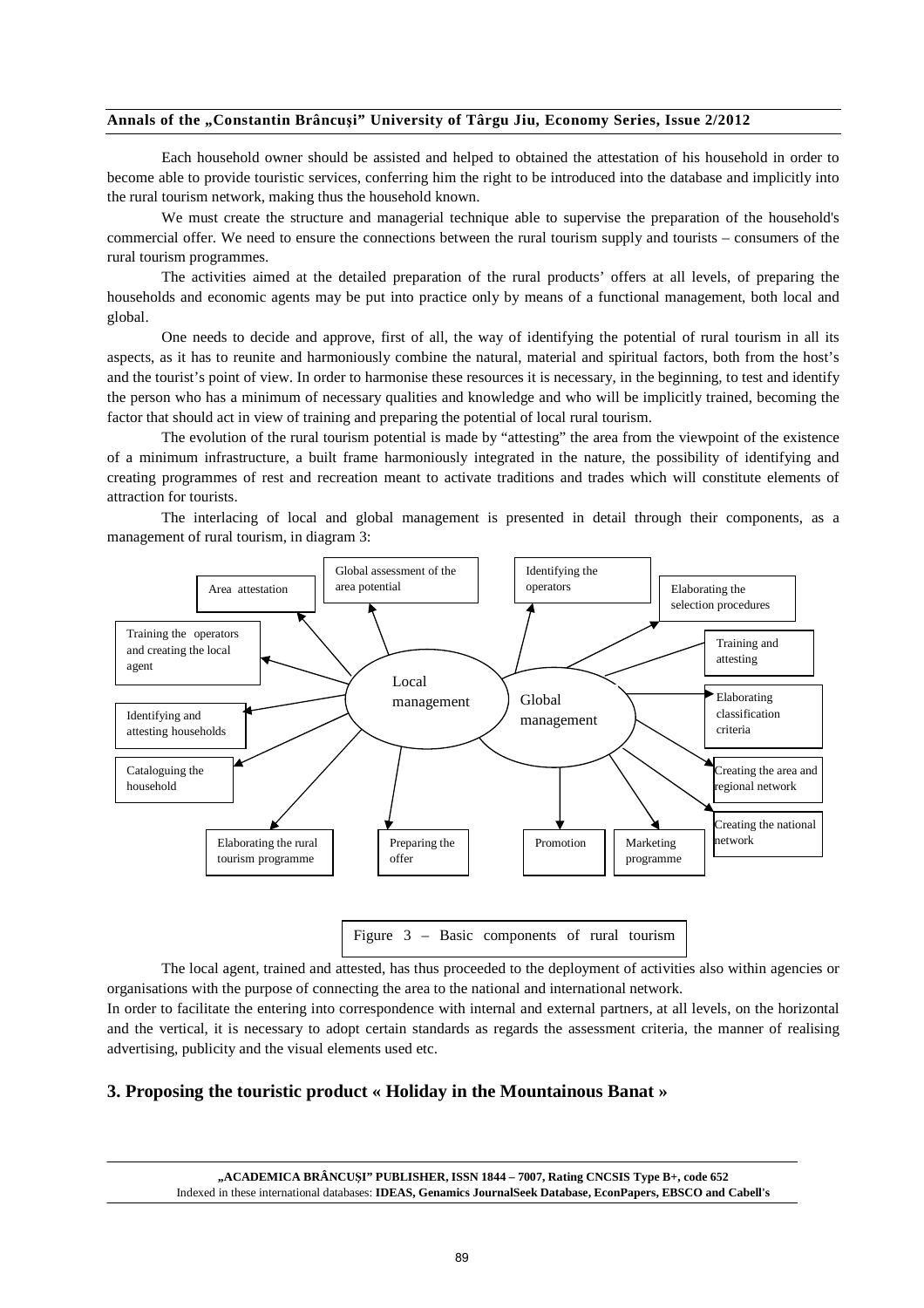**Anina** (town, 9 125 inhabitants, ancient mining location and powerful centre of energy industry –the first Romanian thermoelectric power plant using bituminous shales). *The permanent exhibition of coal mining history* in the area possesses collections, historic archives and memorial and mineralogy phototheques, as well as coal samples, models related to the mining exploitation technique.

*Surroundings:* the Buhui lake and cave, the Mărghitaş resort and lake, the Miniş Gorges and the Caras Springs— mixed natural reservation.

Due to its mountainous location, Anina has a picturesque natural frame, being the starting point for one of the most important touristic routes in the Semenic – Caraş Gorges Natural Park.

Moreover, considering the fact that tourism has new valences by practising rural tourism, this new type being adequate for the present modern epoch, we consider it opportune to include the town of Anina in the proposed programme.

The implementation of the project, through which the town of Anina would be one of the main elements of the creation and development of a Regional Park for Recreation and Tourism, supposes passing through the following stages:

- Ensuring or creating the basic instruments;
- Facilitating or creating the basic conditions;
- Defining the project priorities;
- Defining priorities;
- Monitoring the development;
- Synthesising and comparing the results obtained.

This implementation process represents a first step in the creation of the integrated system of information as regards the touristic demand and supply, thus implicitly of rural tourism and of development of the Anina town community.

One of the touristic products offered would be a 7-day tour meant to offer the group of tourists the possibility to get acquainted with the main touristic attractions and sights of Caras Severin county.

**Day 1** - Meeting the group of tourists at the Timisoara airport and transfer form the airport,

- Accommodation in Resita Romanian welcome night
- Presentation of the holiday programme

### **Day 2 Visit to the Semenic –Caras Gorges National Park**

It is situated at the core of the Caras – Severin county. The main entries to the park are the localities Resita, Iabalcea, Carasova, Anina, Prigor, Crivaia, Garâna. Inside the park, access is allowed along the 9 marked touristic tracks and from the public roads. The touristic route Resita – Danube (in course of marking with blue band) makes the south connection to the Nera Gorges - Beusnita National Park. It has a surface of 36,214 ha with altitudes ranging from 200 to 1447 m (the Gozna Peak). The national park is situated on the mountain units Anina and Semenic, has a Karst –type and wooded area characteristic landscape

#### **Attractions:**

• The Caraş Gorges 200 m deep, 19 kms long, of which around 10 kms visitable, with numerous calcareous walls and specific vegetation.

- The Gârliste Gorges 100-200 m deep, visitable along its entire length of 9 km.
- The largest surface of quasi-virgin wood of Europe, over 5000 ha, with trees aged 350 years and more.

The Poiana Gropii Aven, the deepest aven of Banat, with level difference of  $-236$  m containing a sequence of wells of considerable dimensions.

• The Comarnic Cave with 1750 m of visitable route where one may remark numerous formations, galleries and halls of impressive size, an underground river, underground landscapes offering the satisfaction of "exploration".

- The medieval city of Grat of which remained the wall and the defence ditches.
- Folk events and traditions in the localities Carasova and Garâna.
- Hiking
- Visits to arranged and unarranged caves
- Climbing
- Observations of flora and fauna
- Winter sports

• Facilities for accommodation, meals serving, food supply, medical assistance in Resita, Carasova, Anina,

Valiug )

#### **Day 3 The Iron Road. Railways uniting us.**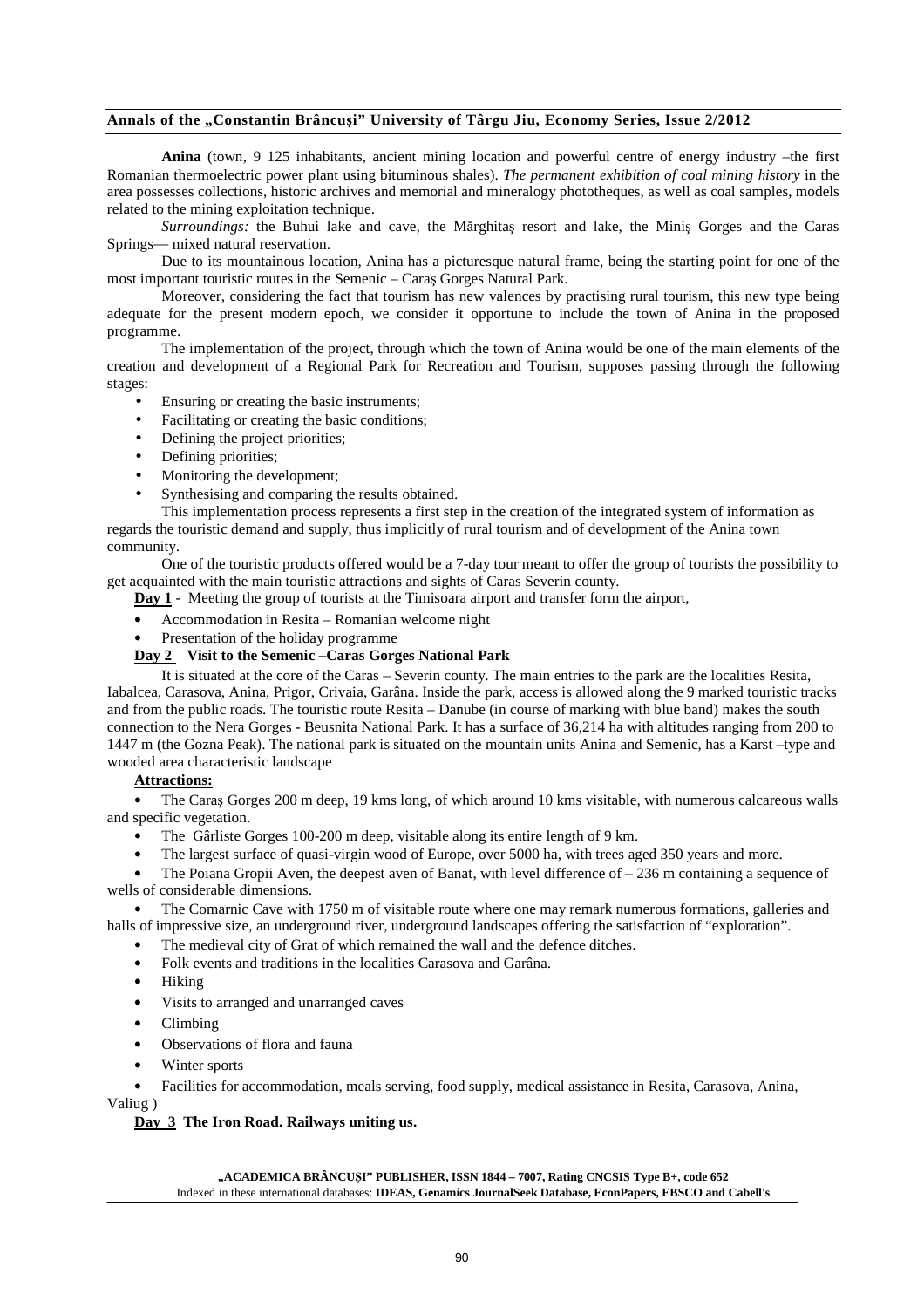The concept of railway tourism is well established as an area of niche products, with many international examples of renowned touristic products such as Orient Express and Palace on Wheels

• The proposed route is the secondary railway Anina - Oravita, through the Semenic Mountains, monument of engineering art (1863) and generator of touristic activities.

**The Railway** Oravita – Anina – the first mountain railway of Romania – unique in Romania and in the South-East of Europe.

### • **The marketing strategy: railway tourism**

• The railroad, with its entire real estate infrastructure: stations, annexes, signalling systems, tunnels, bridges, viaducts;

- Epoch locomotive and carriages (mid  $19<sup>th</sup>$  century);
- Touristic services specific to epoch tourism;

The staff should be dressed in the attires specific to the  $19<sup>th</sup>$  century, railway uniforms, including the station heads in the stations along the route;

The stations should be set-up in the 19th century style, especially to the exterior;

In Oravita, in a room of the station or in a abandoned depot one should arrange a railway museum, with the discarded objects from the stations traversed (signalling systems in the stations and at the entry and exit from the stations' perimeters, plates with the name of the stations, images from diverse events related to this railroad section, books, articles, illustrated cards and old photos, the volume of merchandise and number of voyagers transported, types of fare tickets, trains timetables, transportation and changes in time, maps, plans, sketches with the route of the railway etc.)

- Touristic services complementary to the transport ones;
- Visits to touristic sights in the main towns along the railroad: Anina, Oravita, Biserica Albă-Vârset;
- Visits to the Nera Gorges Beuşniţa National Park;

### **Day 4 Visiting the Nera Gorges-Oraviţa- Beusnita Valley National Park**

It is situated in the south of the Caras – Severin county. The main entries to the park are in the localities Anina, Oravita, Ciclova Româna, Ilidia, Sasca Româna, Carbunari, Sopotu Nou, Moceris. Inside the park, access is allowed along the 5 marked or under marking touristic tracks, and from the public roads. It has the surface of 37,100 ha with altitudes ranging between 200 and 1116 m (the Leordis Peak). The national park is situated in the Anina Mountains and has a predominant Karstic characteristic landscape.

### **Sights:**

• The Nera Gorges 300 m deep, visitable along its entire length of 21 km, with numerous calcareous walls, springs, caves and specific vegetation alternating with depressions.

- The Miniş Gorges 200 m deep, visitable along its entire length, with calcareous tuffs, springs, caves.
- The Simionului Hills offering a remarkable bird's eye view.

The Scratches Cave, with a level difference of - 156 m and a length of over 3 km, attractive for adventure speleology.

• The caves Gaura lui Miloi, Gaura Porcariului, Ponor-Uscat, Av. Bigar and others with visitable touristic routes, not arranged, where one may observe numerous formations, galleries and halls.

- The Ilidia medieval city with the remaining defence wall.
- The Ciclova Monastery
- Folk events and traditions in the localities Carbunari, Moceris, Lapusnicul Mare.
- Hiking
- Visiting non-arranged caves
- Climbing
- Observations of flora and fauna
- Boating on the river and the lake
- Visiting historical vestiges, participating in cultural events
- Facilities of accommodation, meals serving, public food supply, medical assistance in the localities Anina,

# Oravita, Bozovici, Carbunari, Sopotu Nou.)

## **Day 5 Organising hunting and fishing trips**

• (In Caras Severin there is a wide range of game species, the most representatives 2 species being the wild boar and the common deer).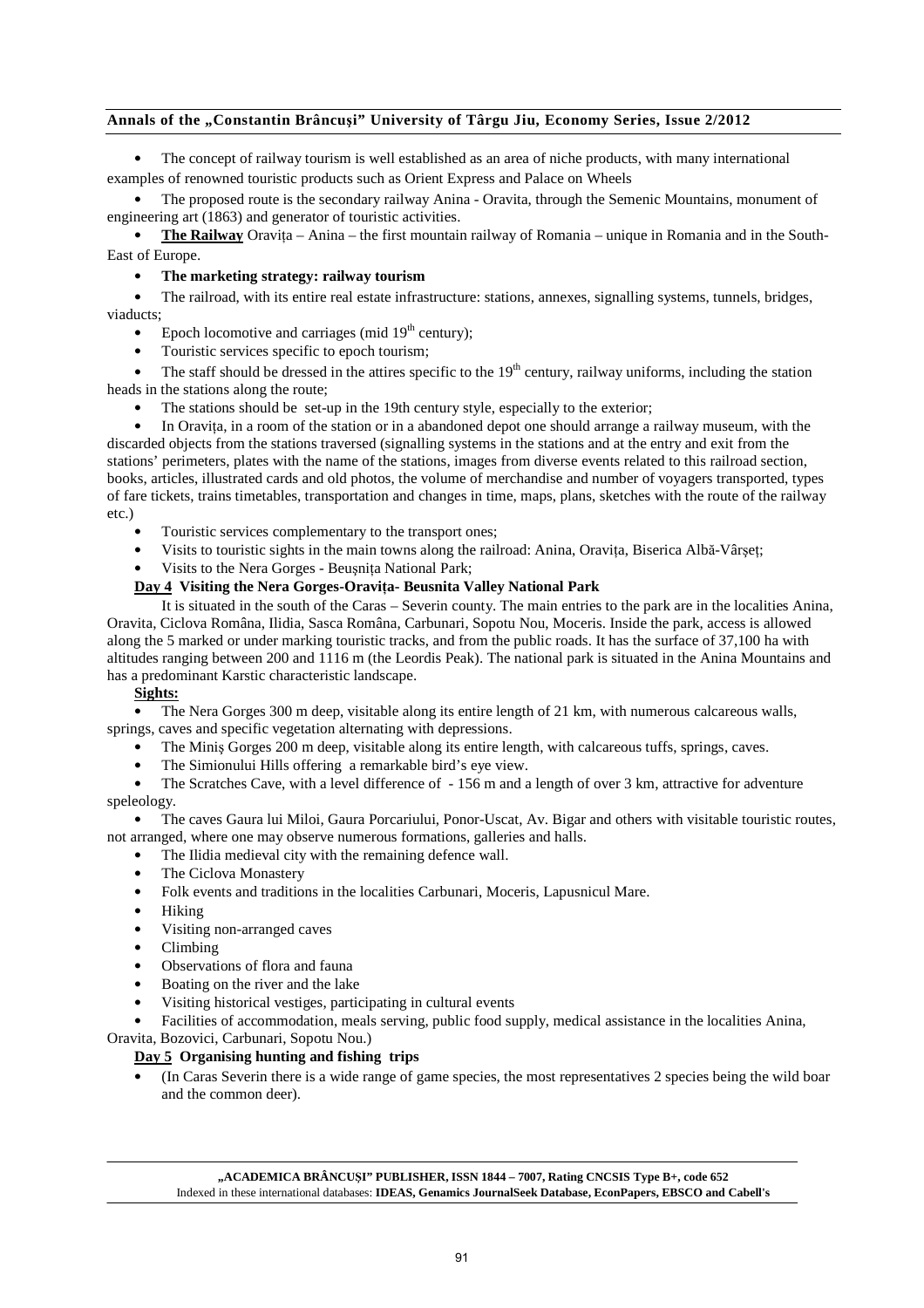- The hunting cabins in Caraş-Severin county are rather well endowed, perfectly combing the rustic with the useful. Most of them host foreign hunters for different game parties, and their requirements, although high, are fully met.
- Sasca Montana Villa I Bei Valley ; Sasca Montana Villa II Bei Valley; Oravita Racasdia ;

**Day 6** – **Visiting Oravita, return to Anina ,** the Romanian specific dinner, camp fire, Romanian local folk evening **Day 7** – Breakfast, transport to the Timisoara airport

Due to the importance of the concept of "Experience" in tourism, the brand of a touristic destination has an important role in differentiating the respective destination on the market. The brand communicates in fact the promise of a powerful experience which is associated in a unique manner to the destination. Its role is not only to attract new tourists, but also to remind and consolidate the voyage impressions of tourists who have already visited the destination, motivating them to do it again. The implications of the destination brand are varied and complex.

Unfortunately, from the touristic viewpoint, Caras-Severin county was known in the past for two main locations: the Baile Herculane Spa and the Semenic winter resort, both undergoing a process of dramatic decay.

In this context, the establishment and promotion of this local touristic brand is extremely important and the research team of the Centre for Research in Tourism and Sustainable Development (CCTDD) within the University "Eftimie Murgu" Resita (to which the authors also belongs), attempts, through the studies performed, to scientifically set and ground the marketing strategy managed by the local authorities and thus to offer viable information necessary for the integrated policies of local economic-social growth and development .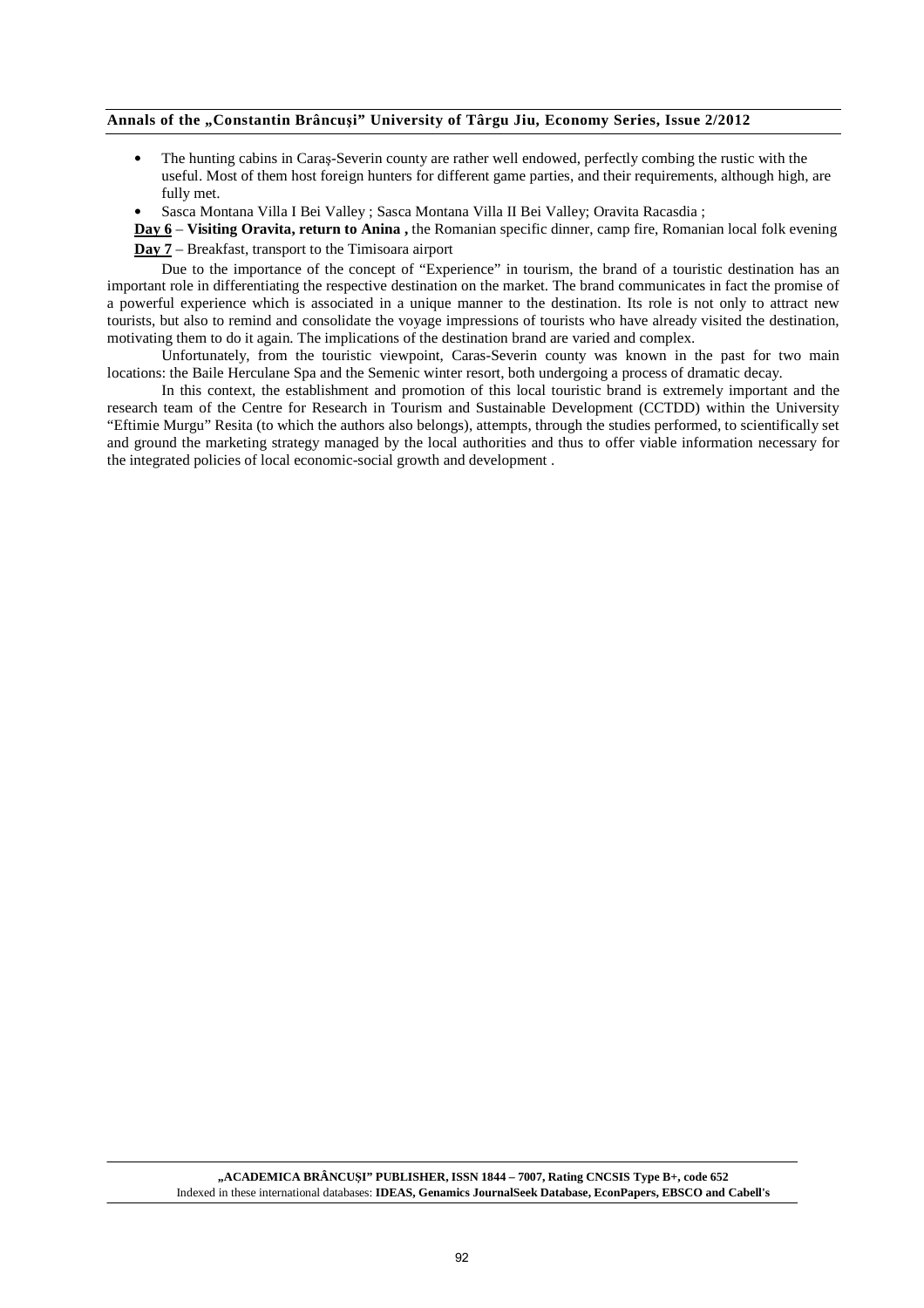



#### TOURISTIC CIRCUIT IN SOUTH BANAT

# **4. Conclusions**

Rural tourism represents one of the solutions for the development of the entire rural area. Its apparition and setup in the village frame offers new income sources for the population, especially if the area has a remarkable potential, quality human resources, as well as an adequate infrastructure.

The expected success may be reached by an overall development of the rural area, based on a moderate growth in time and for the benefit of the rural area, because a rapid or random development of rural tourism may deteriorate the environment, may lead to harms brought to the ambient of the local population.

Thus, rural tourism may be inscribed in the ensemble of the touristic activities of the region as well as in the context of the integrated zonal policy.

Modern society, extremely dynamic, will continue to promote new cultural values and new creators of spiritual values. But for the respective values to be sustainable it is necessary that those who create them should dispose of the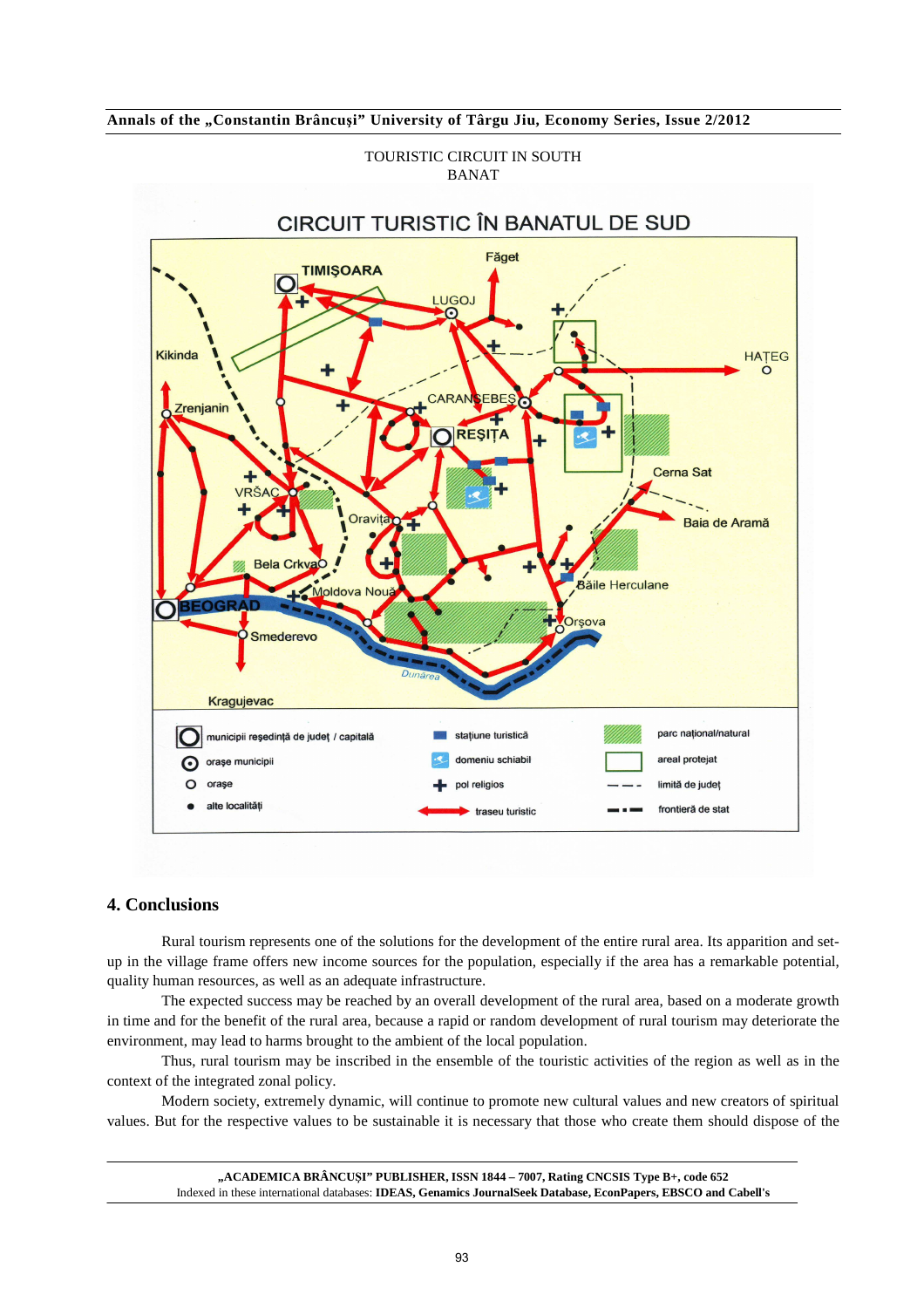competence and correct and complex prediction information, whereas oral culture retains as perennial products only what represents a true necessity.

Reanimating rural settlements, passing from traditional architecture to modern architecture without them hindering one another represents a difficult effort requiring study, time and funds; and a solution for the revitalisation of villages has proved to be their insertion in the great touristic circuits.

The number-one priority is the conservation of the richness and diversity of the patrimony by protecting traditions and connections' forms of expression for the consolidation of the population's cultural identity, as well as the stimulation of associative life..

The role of a global management is to unite all individual initiatives in view of connecting them to a national and international network, ensuring their transposition into standards that should be easily accessible, both in management and for the offer or rural tourism.

The organisation form under which this type of management takes place is either a professional or non-profit association, or a commercial company with dispatcher role which may built its own network of agencies, local branches specialised in such services.

From this perspective, in our country the Romanian Federation for Mountainous Development has elaborated such a global management for the development of rural tourism, concretised in a specific conception which resulted in a standard prescribing the organisation and implementation of this type of tourism.

It has its own network, created on the basis of the standards elaborated, in comparison with which the activity of rural tourism is benchmarked.

On the national level it is necessary to put into practice a policy of rural development, able to stimulate the efforts for the taking of the Romanian village out of its isolation, a set of regulations meant to allow its use as well as certain institutions functioning to the same purpose, and, last but not least, the existence of funds allotted to the desired direction.

The international community is willing to allot free or lent financial resources for the rural development.

Consequently, the European Union, through the SAPARD programme, allotted important amounts to Romania for applying the strategies of rural development, the support granted is oriented toward the application of community achievement (acquis), the strengthening of the weakest links of the economic and social life specific to candidate countries, as our country was.

For Romania, at present these preoccupations have widened, the acceptance of this development representing a responsible way of long-term development, in accordance with the national interest and the requirements of international co-operation.

### **5. Bibliography**

[1] Master Plan for Romania's National Tourism 2007 – 2026

[2] Strategy for the Sustainable Development of Caras Severin county 2007 - 2013

[3] Strategy for the Integrated Development of Tourism in Caras Severin and South Banat area

[4] Melinda Cândea, Florina Bran**,** *Spatiul geografic românesc-organizare, amenajare, dezvoltare / Romanian geographic space – organisation, set-up, development*, Ed. Economica, Bucuresti / Bucharest, 2001.

[5] Ioan Cozmescu, *Turismul - fenomen complex contemporan / Tourism - complex contemporary phenomenon*, Ed. Economica, Bucuresti / Bucharest, 1998

[6] V. Glavan , *Amenajarea turistica a teritoriului / Touristic set-up of the territory*, Ed. Eden, Bucuresti / Bucharest, 1996.

[7] N. Neacsu *, Turismul si dezvoltarea durabila / Tourism and sustainable development*, Ed. Expert, Bucuresti / Bucharest, 2000.

[8] Gabriela Stanciulescu, *Managementul turismului durabil in centrele urbane / Management of sustainable tourism in urban centres* **–** Ed. Economica, Bucuresti / Bucharest, 2004

[9] Fr. Vellas*, Turismul - tendinte si previziuni / Tourism – trends and predictions*, Ed. Walforth, Bucuresti / Bucharest, 1994

[10] *Study regarding the development of theme tourism in Caras Severin county*, Centre for Research in Tourism and Sustainable Development, University « Eftimie Murgu » of Resita, 2009.